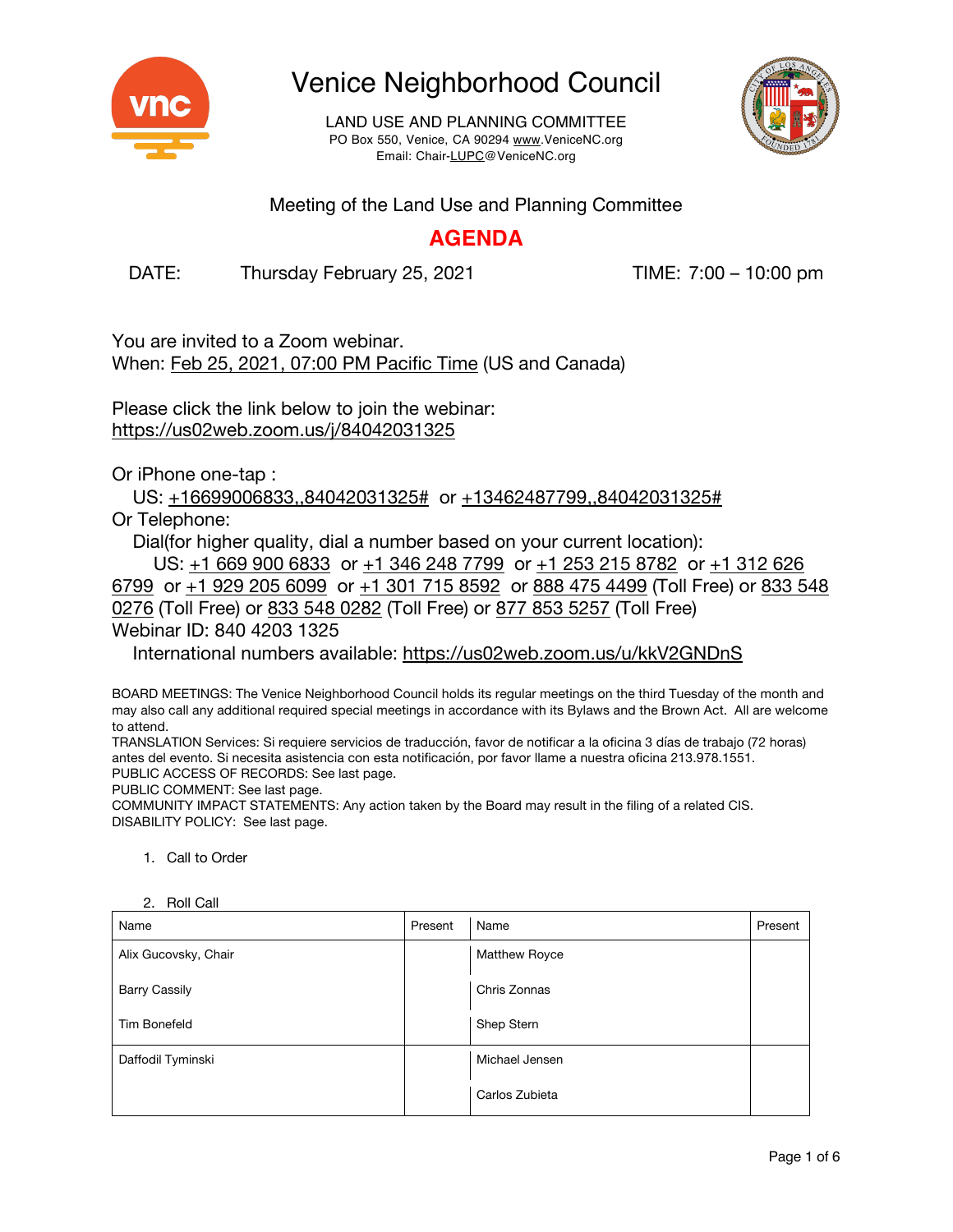LAND USE AND PLANNING COMMITTEE PO Box 550, Venice, CA 90294 www.VeniceNC.org Email: Chair-LUPC@VeniceNC.org

- 3. Approval of Minutes Draft minutes for January 28, 2021 at: http://venicenc.org/land-use-committee.php
- 4. Approval of Agenda
- 5. LUPC members to declare any conflicts of interest or ex parte communications relating to items on this meeting's agenda
- 6. Chair's Report
- 7. General Public Comment on non-agendized items related to Land Use and Planning 15 minutes

### 8. VCHC REES DAVIDSON COMMUNITY

WHEREAS the Reese-Davidson Community is a proposed supportive and affordable housing development on 2.65 acres of open space on Grand Canal, approximately one block from Venice Beach and the southern entrance to the Venice Boardwalk;

WHEREAS the Reese-Davidson Community will comprise 140 units, in addition to retail space, a restaurant, community center, roof decks, an observation tower and parking;

WHEREAS Venice Beach, the Venice Boardwalk and the Historic Venice Canals are of incalculable value to Venice and the entire City of Los Angeles;

WHEREAS the Reese-Davidson Community commenced the City approval process on January 13, 2021 with a hearing before the Deputy Advisory Agency of the Los Angeles Planning Department;

WHEREAS the developers of the proposed Reese-Davidson Community—the Hollywood Community Housing Corporation and the Venice Community Housing Corporation—have sought a complete exemption from environmental review for the project;

WHEREAS neither of the developers presented project plans to the Venice Neighborhood Council or any of its committees prior to filing the application and entitlement requests for the Reese-Davidson Community with the City Planning Department;

WHEREAS the Reese-Davidson Community is one of more than a dozen new and pending homeless housing and shelter projects in Venice;

WHEREAS the community group Venice Vision has gathered extensive information regarding the Reese-Davidson Community through public records requests and other means over a period of four years;

WHEREAS Venice Vision made an edifying presentation regarding the Reese-Davidson Community at the February 25, 2021 meeting of the Land Use and Planning Committee ("LUPC") of the Venice Neighborhood Council;

BE IT THEREFORE RESOLVED that the LUPC recommends that Venice Vision be placed on the agenda of the next meeting of the Board of the Venice Neighborhood Council for a 20 minute presentation on the Reese-Davidson Community, including the cost, design, construction and potential impacts of the project.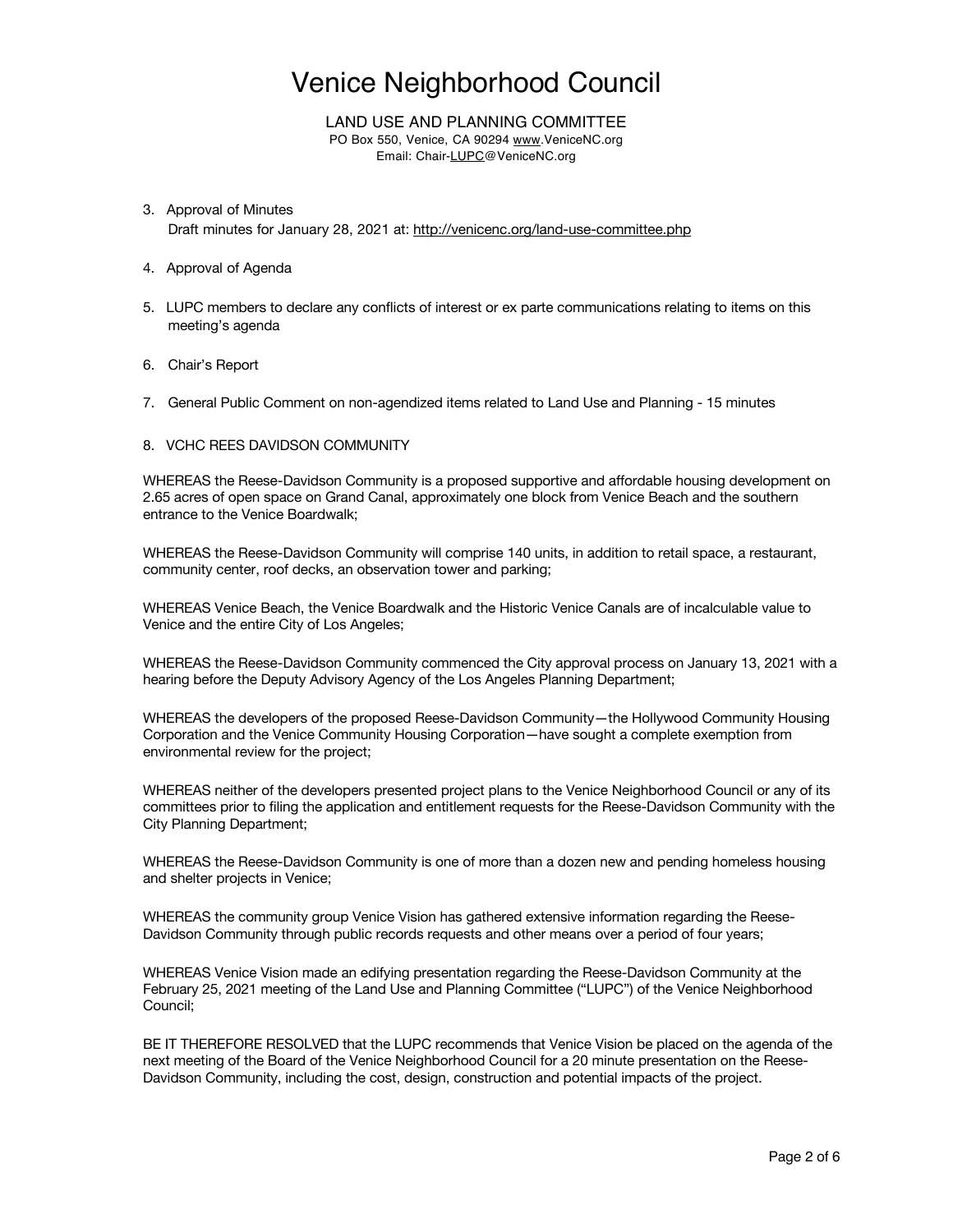LAND USE AND PLANNING COMMITTEE

PO Box 550, Venice, CA 90294 www.VeniceNC.org Email: Chair-LUPC@VeniceNC.org

9. Oppose SB 9; support CF 21-0002-S18

Proposed by Chris Spitz/WRAC LUPC on January 18, 2021 Formally adopted by WRAC in February 2021

Passed by:

- Bel Air-Beverly Crest Neighborhood Council (modified version)
- **Brentwood Community Council**
- Mar Vista Community Council (modified version)
- Neighborhood Council of Westchester/Playa
- Pacific Palisades Community Council (modified version)
- West LA-Sawtelle Neighborhood Council
- Westside Neighborhood Council (modified version)
- Westwood Neighborhood Council

Motion--Refers to City Council file 21-0002-S18

Whereas, Senate Bill 9 violates the California Coastal Act (Public Resources Code §§30000 et seq.) by failing to exempt parcels within the Coastal zone, by purporting to eliminate hearings for Coastal Development Permits, and by requiring by-right/expedited approval of all projects permitted under the bill, including projects within the Coastal zone which otherwise require discretionary review, including hearings, under the Coastal Act;

Whereas, Senate Bill 9 violates the California Environmental Quality Act (Public Resources Code §§ 21065 and 21080) and shortcuts required CEQA review by declaring preemptively that a project permitted under the bill is not a "project" under CEQA, without regard to the test established by controlling caselaw, that is, whether the ordinance in a given case is "capable of causing a direct or reasonably foreseeable indirect change in the environment" (Union of Medical Marijuana Patients, Inc. v. City of San Diego (California Coastal Commission, Real Party in Interest), (2019) 7 Cal.5th 1171);

Whereas, Senate Bill 9 compromises public safety and puts the lives and property of thousands of California residents in the Very High Fire Hazard Severity Zone (VHFHSZ) at risk from increased density by failing to provide any exemption for parcels within the VHFHSZ;

Whereas, Senate Bill 9 fails to address the state's affordable housing crisis or to further the purported goal of "ensuring an adequate supply of affordable housing" by not specifying or requiring any particular amount or level of affordable housing (low to moderate income/workforce housing) in projects permitted pursuant to the bill;

Whereas, Councilmember Paul Koretz has introduced a resolution in Los Angeles City Council, CF 21-0002- S18, calling for the City of Los Angeles to oppose Senate Bill 9;

Therefore, the LUPC recommends that the Venice Neighborhood Council recommend opposition of Senate Bill 9 (Atkins) and supports the resolution in CF 21-0002-S18 (Koretz) calling for the City of Los Angeles to oppose Senate Bill 9.

### 10. Oppose SB 10; support CF-21-0002-S21

Proposed by Chris Spitz/WRAC LUPC on January 18, 2021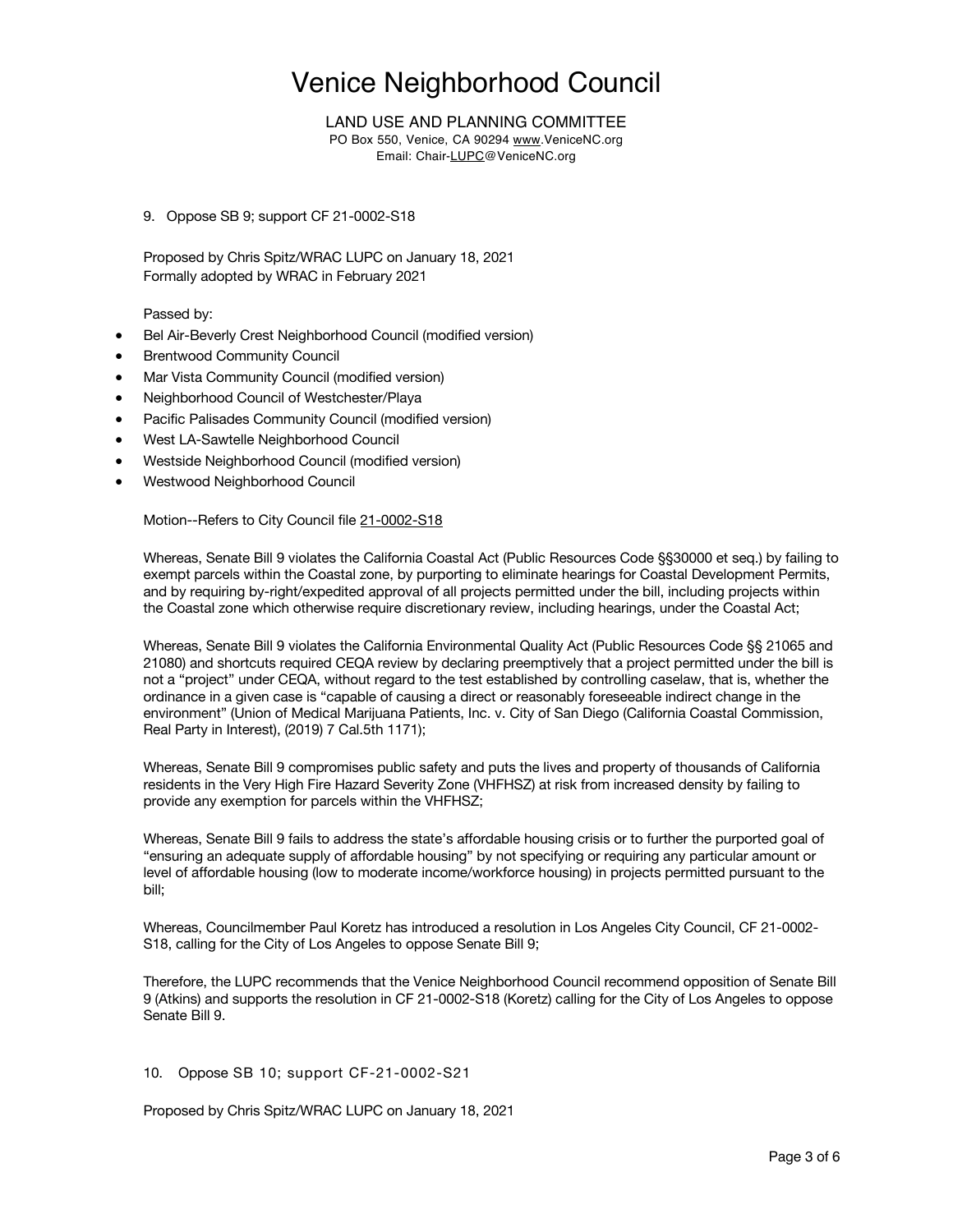### LAND USE AND PLANNING COMMITTEE

PO Box 550, Venice, CA 90294 www.VeniceNC.org Email: Chair-LUPC@VeniceNC.org

Formally adopted by WRAC in February 2021

### Passed by:

- Bel Air-Beverly Crest Neighborhood Council (modified version)
- **Brentwood Community Council**
- Mar Vista Community Council (modified version)
- Neighborhood Council of Westchester/Playa
- Pacific Palisades Community Council
- West LA-Sawtelle Neighborhood Council
- Westside Neighborhood Council (modified version)
- Westwood Neighborhood Council

Motion--Refers to City Council file 21-0002-S21

Whereas, Senate Bill 10 violates the California Constitution (Art. II, Sec. 10(c)) and principles of democracy and true local control by allowing local governments (i.e., a majority of the current or future City Council) to upzone single family residential properties and speed approval processes for increased density/multi-unit housing, without stakeholder involvement and by overriding community-driven local restrictions on adopting zoning ordinances, including restrictions enacted by voter initiatives;

Whereas, Senate Bill 10 violates the California Coastal Act (Public Resources Code §§30000 et seq.) by failing to exempt parcels within the Coastal zone and by allowing by-right/expedited approval of development projects with up to 10 dwelling units on properties that are upzoned under the bill, including projects within the Coastal zone which require discretionary review under the Coastal Act;

Whereas, Senate Bill 10 violates the California Environmental Quality Act (Public Resources Code §§ 21065 and 21080) and shortcuts required CEQA review by declaring preemptively that an ordinance by a local government (i.e., a majority of the current or future City Council) to upzone a single family residential property pursuant to the bill is not a "project" under CEQA, without consideration of whether the ordinance in a given case is "capable of causing a direct or reasonably foreseeable indirect change in the environment" (Union of Medical Marijuana Patients, Inc. v. City of San Diego (California Coastal Commission, Real Party in Interest), (2019) 7 Cal.5th 1171);

Whereas, Senate Bill 10 potentially compromises public safety and may put the lives and property of thousands of California residents in single family residential areas that are also in the Very High Fire Hazard Severity Zone (VHFHSZ) at risk from increased density by failing to provide for an unconditional exemption from upzoning under the bill for properties in the VHFHSZ;

Whereas, Senate Bill 10 prevents public scrutiny and bypasses democratic process by providing that state agencies alone, without local community input, would identify and maintain a controlling map of so-called "jobs-rich" areas throughout the state for purposes of upzoning single family residential properties under the bill;

Whereas, Senate Bill 10 circumvents controlling caselaw by, in effect, allowing for "spot zoning" by local governments (i.e., a majority of the current or future City Council) without consideration of whether upzoning a single family residential property would be of substantial benefit to the public in a given case (Foothills Communities Coalition v. County of Orange (2014) 222 Cal.App.4th 1302);

Whereas, Senate Bill 10 fails to address the state's affordable housing crisis or to further the purported goal of "ensuring an adequate supply of affordable housing" by not requiring any particular amount or level of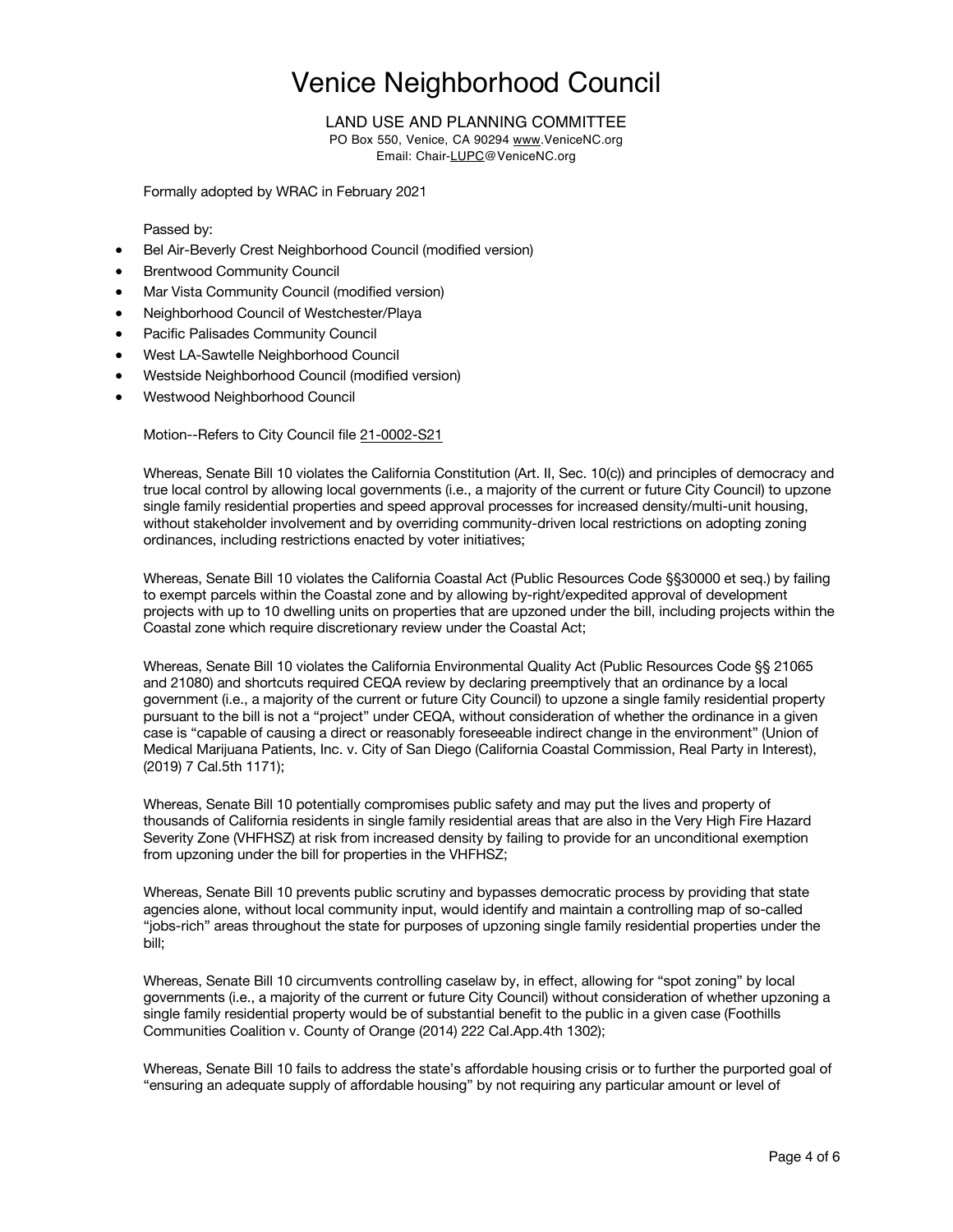LAND USE AND PLANNING COMMITTEE PO Box 550, Venice, CA 90294 www.VeniceNC.org Email: Chair-LUPC@VeniceNC.org

affordable (low to moderate income/workforce) housing in development projects to be built on properties that are upzoned under the bill;

Whereas, Councilmember Paul Koretz has introduced a resolution in Los Angeles City Council, CF 21-0002- S21, calling for the City of Los Angeles to oppose Senate Bill 10;

Therefore, the LUPC recommends that the Venice Neighborhood Council recommend opposition of Senate Bill 10 (Wiener) and supports the resolution in CF 21-0002-S21 (Koretz), calling for the City of Los Angeles City to oppose Senate Bill 10.

11. Affordable Housing Legislation/Support for SB 15 (Portantino) and SCA 2 (Allen & Weiner)

Proposed by Chris Spitz/WRAC LUPC on February 15, 2021 Passage deadline: May 2021

Not yet passed by a member Council

#### Motion

Whereas, there is a need for positive solutions to the state's affordable housing crisis, specifically as it relates to workforce and low-to-moderate income housing. Solutions should involve legislation that 1) focuses on increasing the production and supply of truly affordable housing; 2) does not compromise public safety or the environment; and 3) respects principles of democracy, local land use control and self-determination of local governments to expand housing opportunities unique to their jurisdictions.

Therefore, the LUPC recommends that the Venice Neighborhood Council recommend support of Senate Bill 15 (Portantino) and Senate Constitutional Amendment 2 (Allen and Wiener) as examples of positive legislation that forward the goal of achieving more affordable housing consistent with these principles.

### 12. ADJOURNMENT

PUBLIC INPUT AT NEIGHBORHOOD COUNCIL MEETINGS: The public is requested to fill out a "Speaker Card" to address the Land Use & Planning Committee on any agenda item before the Land Use & Planning Committee takes action on an item. Comments from the public on agenda items will be heard only when the respective item is being considered. Comments from the public on other matters not appearing on the agenda that are within the Land Use & Planning Committee jurisdiction will be heard during the General Public Comment period. Please note that under the Brown Act, the Land Use & Planning Committee is prevented from acting on a matter that you bring to its attention during the General Public Comment period; however, the issue raised by a member of the public may become the subject of a future Land Use & Planning Committee meeting. Public comment is limited to 1 minute per speaker, unless adjusted by the presiding officer.

POSTING: In compliance with Government Code section 54957.5, non-exempt writings that are distributed to a majority or all of the board members in advance of a meeting may be viewed at Beyond Baroque, 681 Venice Blvd; Venice Public Library, 501 S. Venice Blvd; and at our website by clicking on the following link: www.venicenc.org, or at the scheduled meeting. You can also receive our agendas via email by subscribing to L.A. City's Early Notification System at www.lacity.org/your-government/government-information/subscribe-meetings-agendasand-documents/neighborhood. In addition, if you would like a copy of any record related to an item on the agenda, please contact chair-lupc@venicenc.org